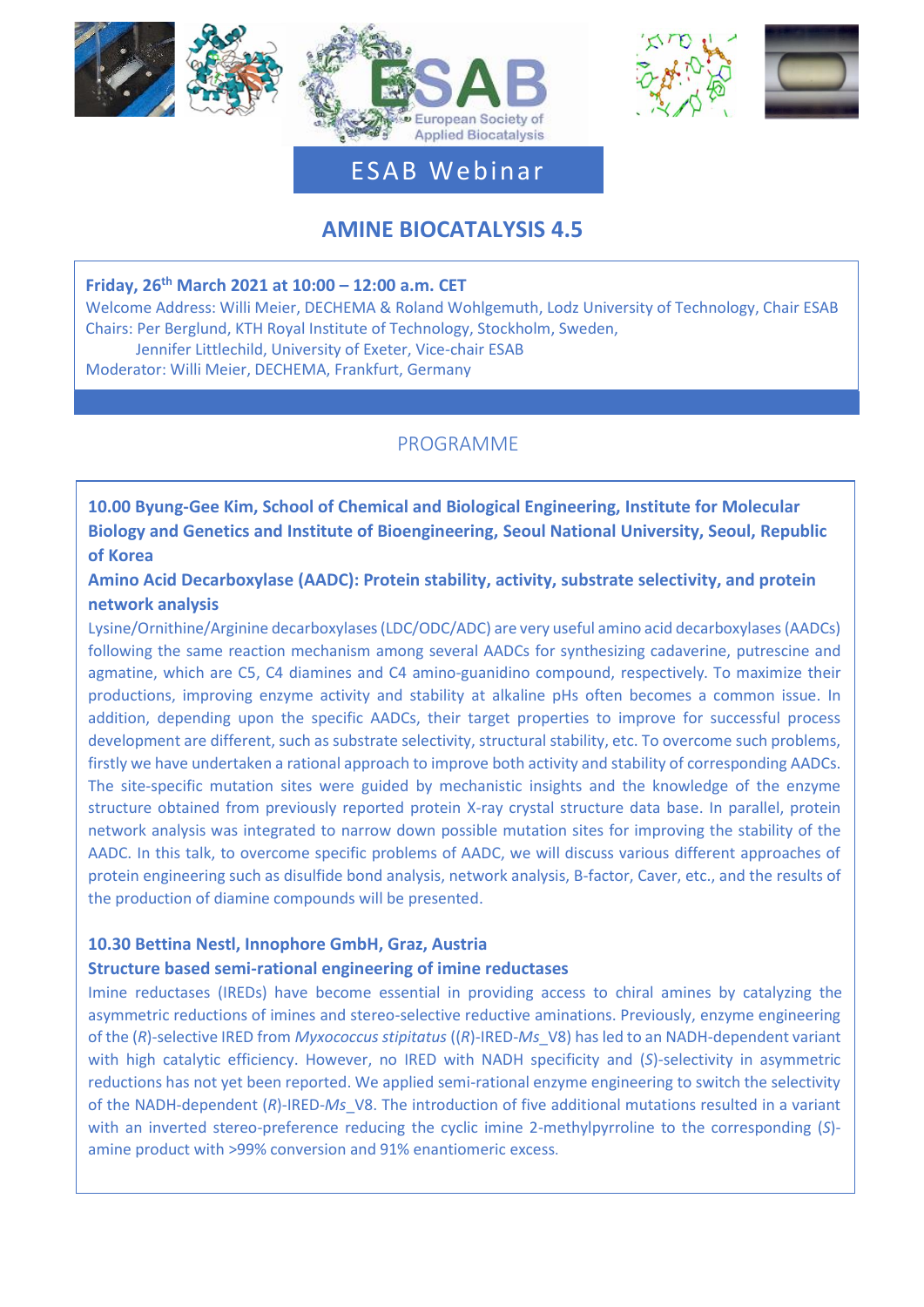## **11.00 Elaine O'Reilly, School of Chemistry, University College Dublin, Dublin, Ireland Cascading towards new biocatalytic amine shuttling methodology**

Catalytically reversible reactions, including alkene metathesis and transfer hydrogenation, have had an enormous impact on the development of synthetic strategies for the synthesis of bioactive compounds and important materials. However, the vast majority of chemically catalysed processes are non-reversible. In contrast, many enzyme-catalysed processes are freely reversible and displacing the reaction equilibrium towards product formation is often achieved (both in Nature and synthetically) by performing cascade reactions, where the product of one biocatalytic step becomes the substrate/reactant for the next transformation. The reversible nature of enzymes means that they can be exploited for mediating reactions in either the forward or reverse direction, and this adds a significant level of flexibility to the development of (chemo)enzymatic routes.

An unexplored aspect of biocatalysis is using enzyme reversibility to 'shuttle' functionality intra- or intermolecularly. Such an approach has the advantage of enabling single product isolation from complex mixtures of reactants, and can act to mask reactive functionality. My group are exploring the area of 'shuttle biocatalysis' using a number of widely used transformations, including the Pictet-Spengler, aza-Michael and Mannich reactions.

## **11.30 Zhi Li, Department of Chemical & Biomolecular Engineering, National University of Singapore, Singapore**

## **Engineering of enzymes and cascade biotransformations for enantioselective synthesis of amines from racemic alcohols**

Green and efficient synthesis of useful and valuable enantiopure amines are highly wanted for pharmaceutical manufacturing. Biocatalysis is a useful tool for enantioselective amine synthesis, and its successful application depends on the development of the appropriate enzymes and efficient reactions. We have been interested in engineering enzymes and cascade biotransformations for enantioselective synthesis of amines from the easily available racemic alcohols. In this presentation, some progresses on this topic will be addressed, including a) the engineering of an amine dehydrogenase (AmDH) for the asymmetric reductive amination of ketones;[1-2] b) the development of cascade biotransformations to convert racemic alcohols into enantiopure amines by using both (R)- and (S)-enantioselective alcohol dehydrogenases (ADHs) with an AmDH;[3] c) the engineering of an ambidextrous ADH to oxidize a racemic alcohol with high conversion;[4] and d) the development of cascade biotransformations to convert racemic alcohols into enantiopure amines by coupling an ambidextrous ADH with a transaminase wherein isopropylamine is used to recycle PMP and NAD+ cofactors via the reversed cascade reactions.[4]

#### References

[1] Ye, L. J.; Toh, H. H.; Yang, Y.; Adams, J. P.; Snajdrova, R.; Li, Z. ACS Catalysis, 2015, 5, 1119-1122. [2] Liu, J.; Pang, B. Q. W.; Adams, J. P.; Snajdrova, R.; Li, Z. ChemCatChem, 2017, 9, 425-431. [3] Liu, J.; Li, Z. Biotechnol. Bioeng., 2019, 116, 536-542. [4] Tian, K.; Li, Z. Angew. Chem. Int. Ed., 2020, 59: 21745-21751.